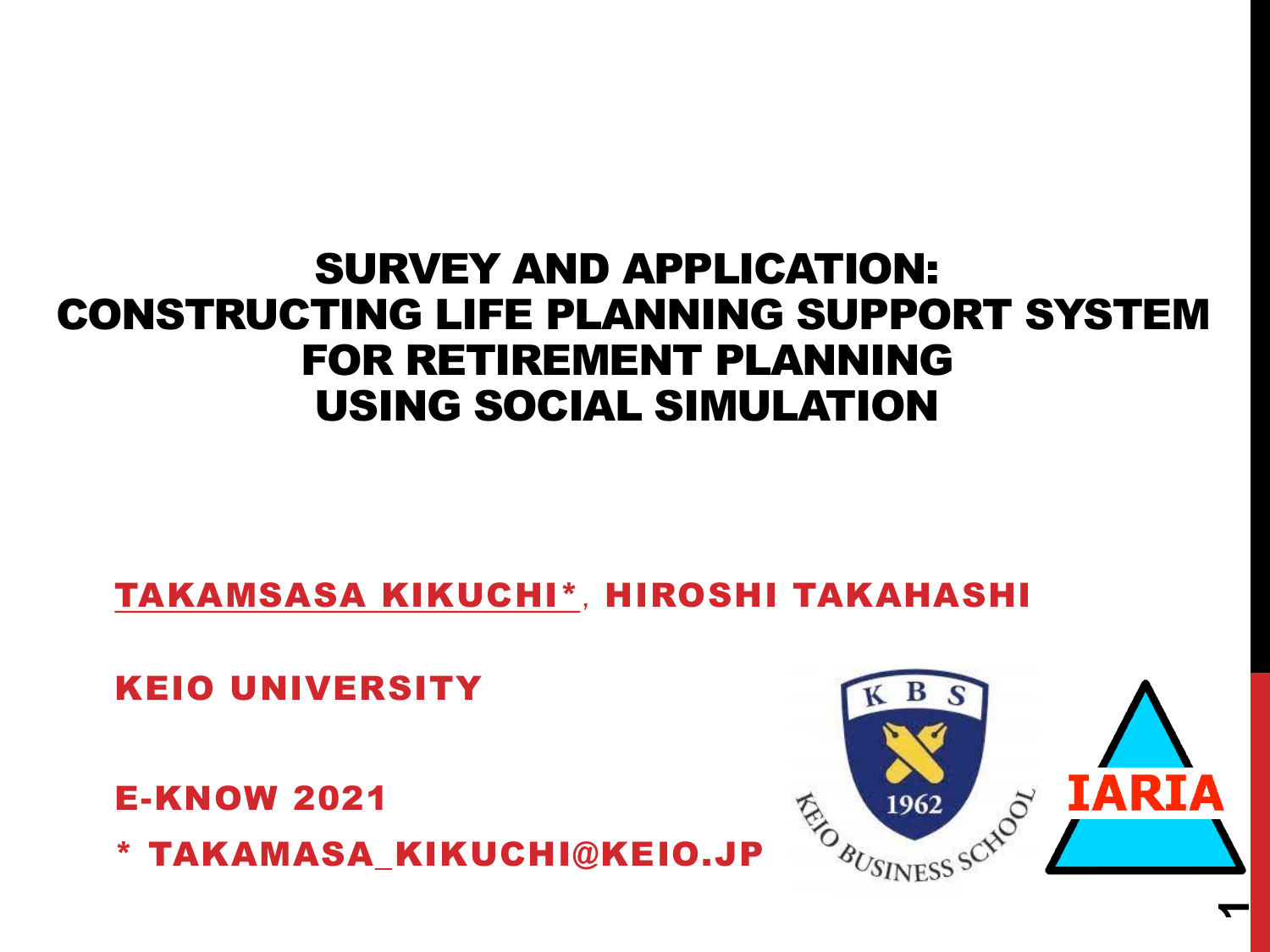### PROFILE: TAKAMASA KIKUCHI

VISITING RESEARCHER, GRADUATE SCHOOL OF BUSINESS ADMINISTRATION, KEIO UNIVERSITY.

HE RECEIVED HIS B.A. DEGREE IN ENGINEERING IN 2007 FROM YOKOHAMA NATIONAL UNIVERSITY. HE RECEIVED HIS M.A. DEGREE IN 2009 AND PH.D. DEGREE IN 2017 FROM TOKYO INSTITUTE OF TECHNOLOGY.

HIS RESEARCH INTERESTS INCLUDE FINANCE AND AGENT-BASED MODELING.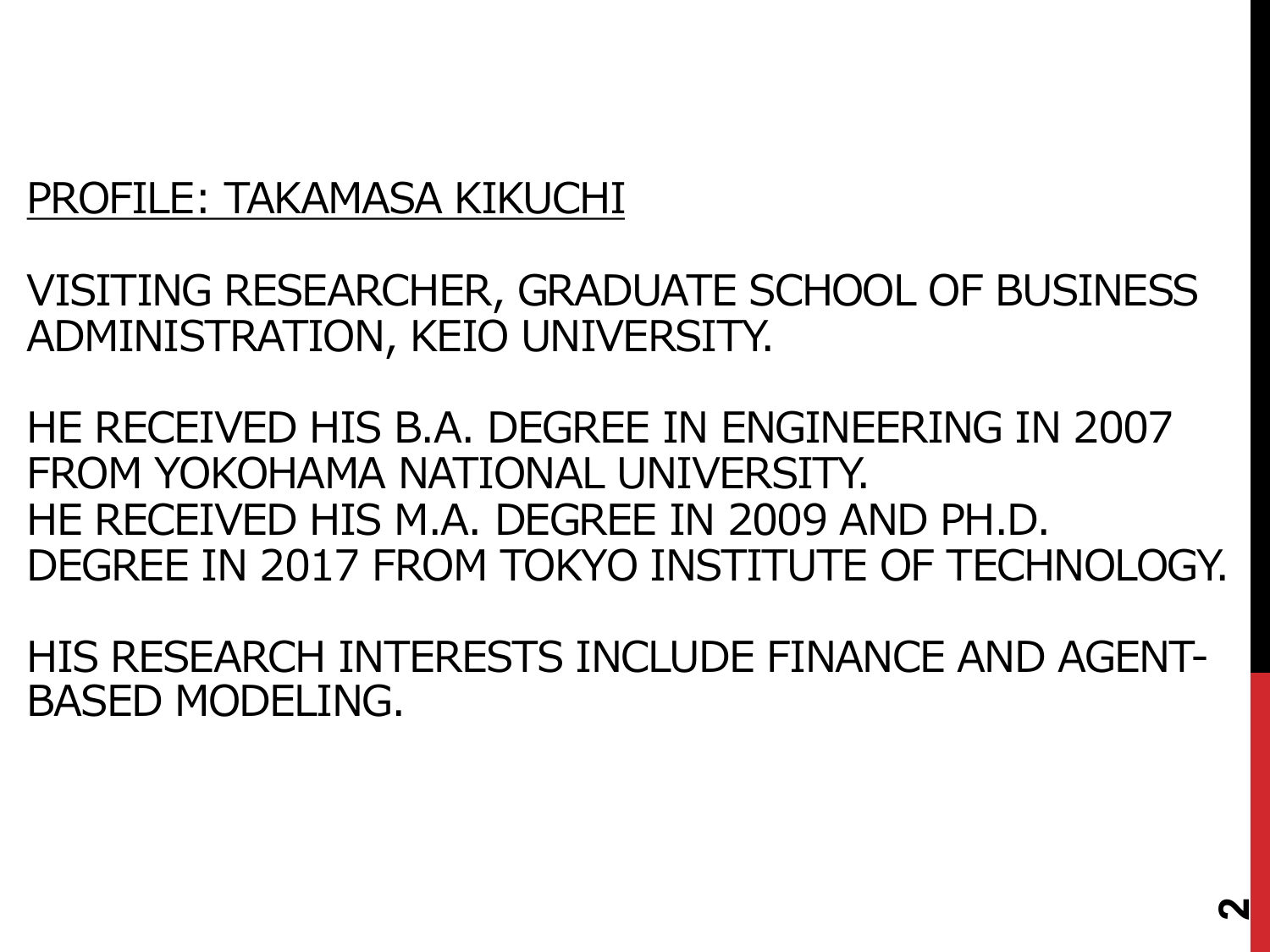# PLAN TO TALK

- **1. Introduction**
- **2. Datasets**
- **3. Methodologies**

#### **4. Analysis and Simulation**

- ① Feature Analysis of Individual Questionnaire Data
- ② Asset Formation and Withdrawal Simulation
- **5. Concluding Remark**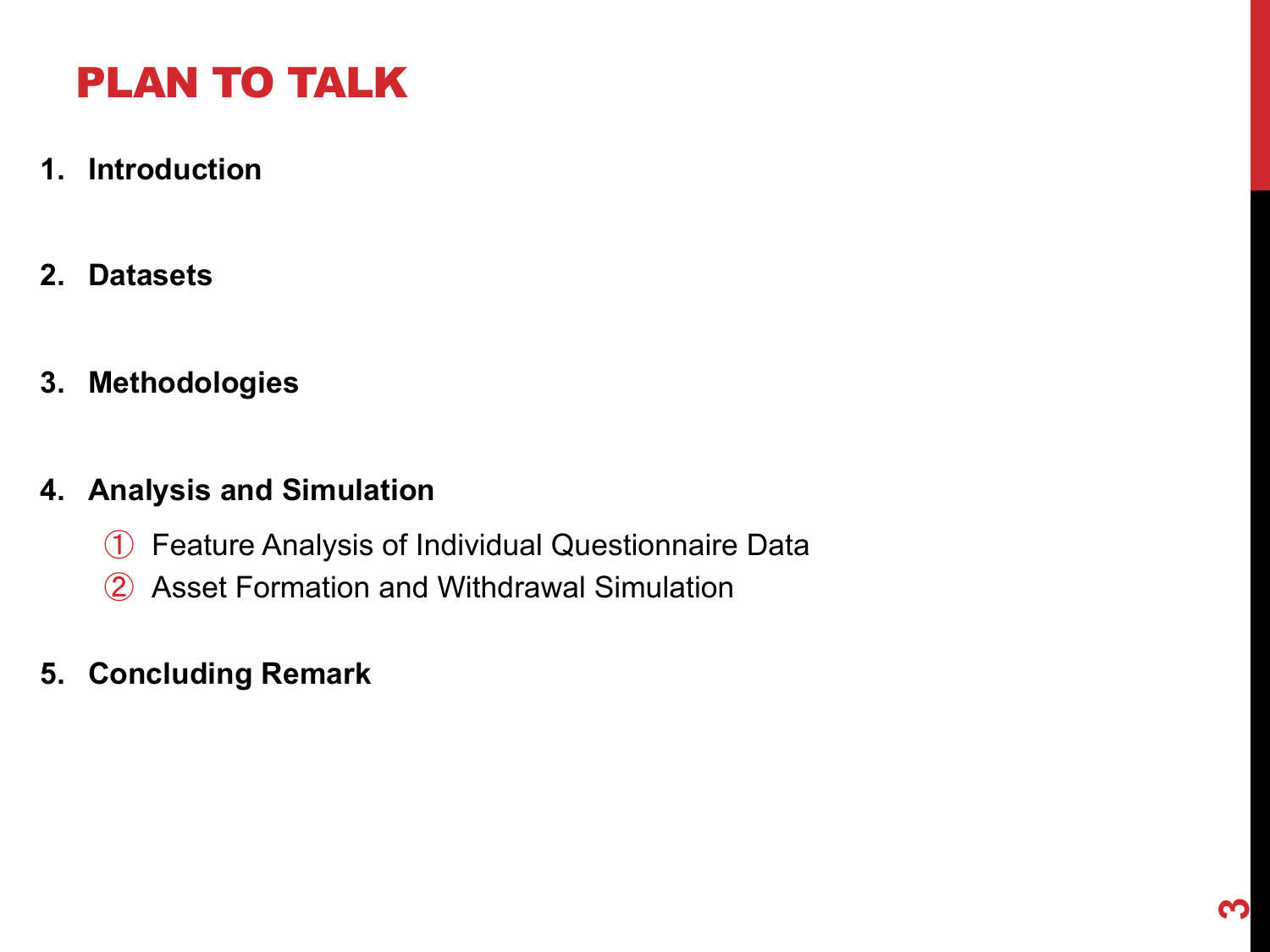### ONE MINUTE SUMMARY

Ø **Propose an improvement to the analysis method in policy simulation of asset formation and withdrawal**

### Ø **Our method consists of …**

- $\triangleright$  Feature analysis of individual questionnaire data
	- Focusing on the diversity and representativeness of the individual attributes
	- Consider more diverse attributes, e.g., financial assets to be inherited and investment preferences
- $\triangleright$  Simulation on the feature analysis
	- $\triangleright$  Considering asset succession and the price fluctuations of risk assets
	- $\triangleright$  Examine actions that could be taken to avoid asset depletion for each cluster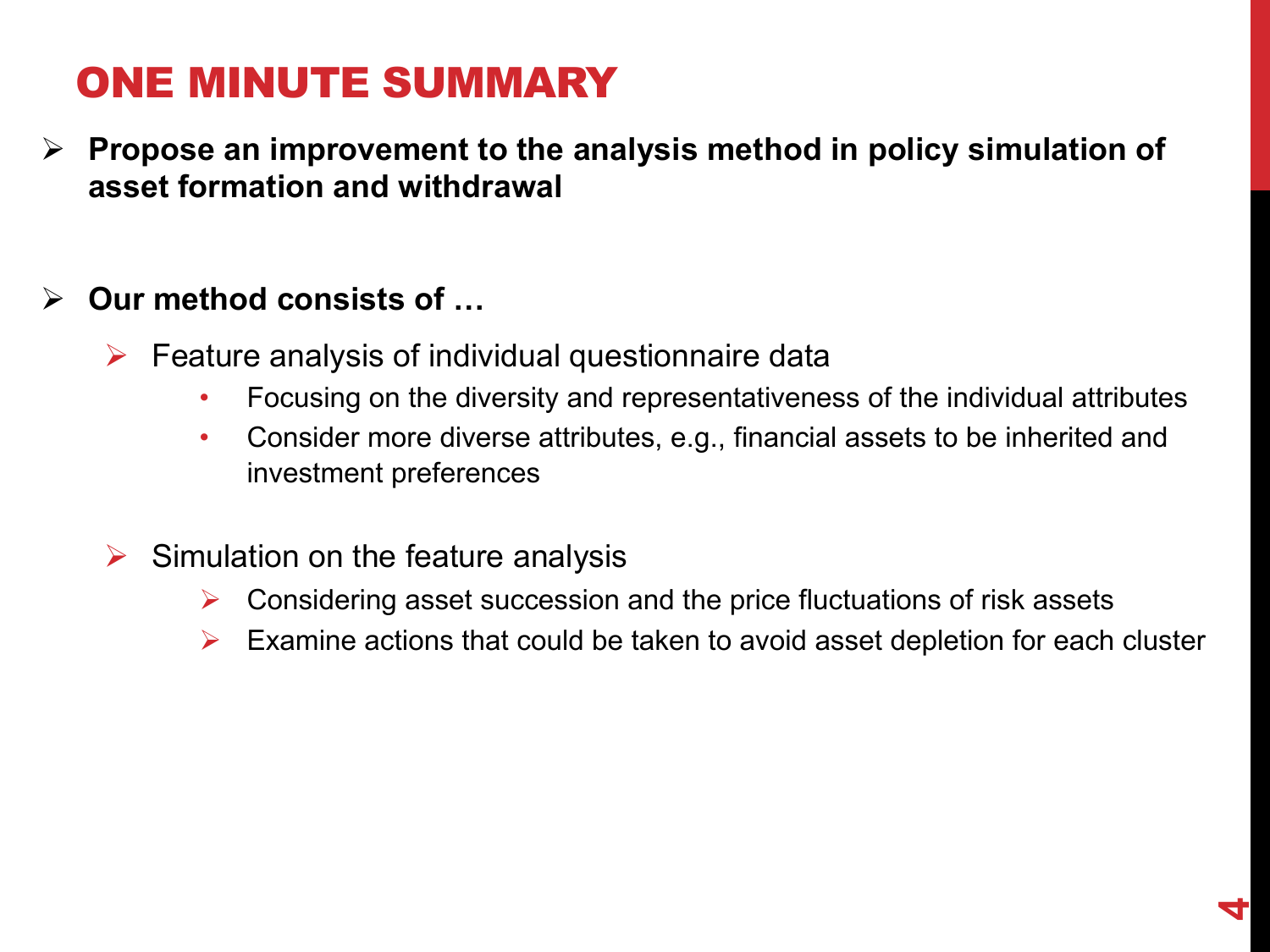# 1. INTRODUCTION (1/2)

### Ø **Asset formation and withdrawal of generations before and after retirement**

- $\triangleright$  In Japan, various measures are discussed
- $\triangleright$  ex. increasing retirement age, asset formation from a young age, curbing spending

#### **Discussions in the previous study** [Yokoyama et al. 2018] [Kato 2018]

- $\triangleright$  Studies using macro-statistical data
	- $\triangleright$  ex the amount of financial assets and disposable income
	- $\rightarrow$  Expressed some of the attributes of individuals using actual data
- $\triangleright$  Studies using individual sample cases

 $\rightarrow$ There is room to improve the generality and representativeness of the individual attributes set as samples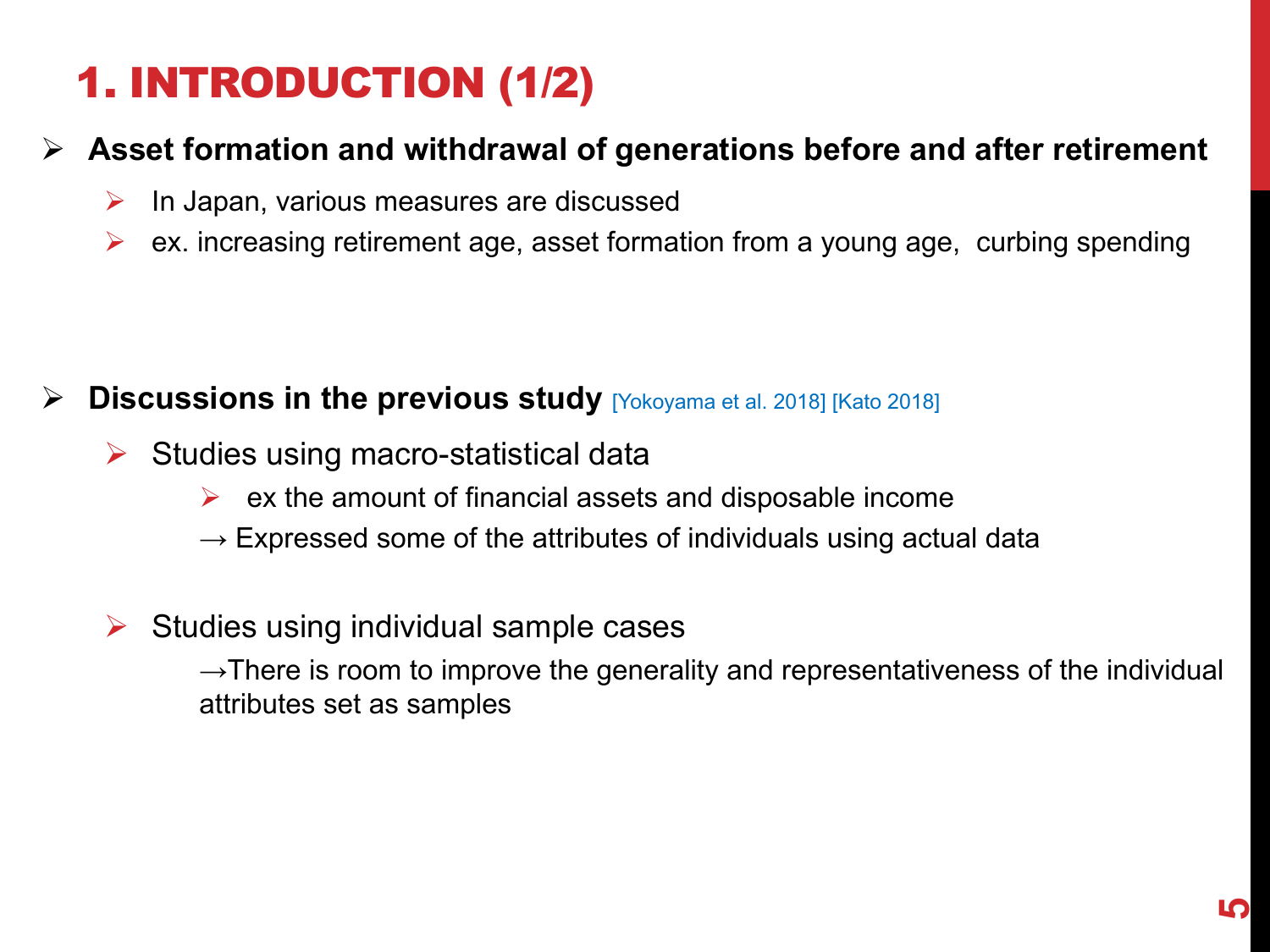# 1. INTRODUCTION (2/2)

### Ø **Purpose**

 $\triangleright$  To propose an improvement to the analysis method in policy simulation related to asset formation and withdrawal

### Ø **Requirement**

① Attributes of the assumed person cluster

- Could be set in a realistic and diverse manner
- Could be set in a low arbitrariness and representative form
- ② Simulation framework
	- Could express various attributes and decisions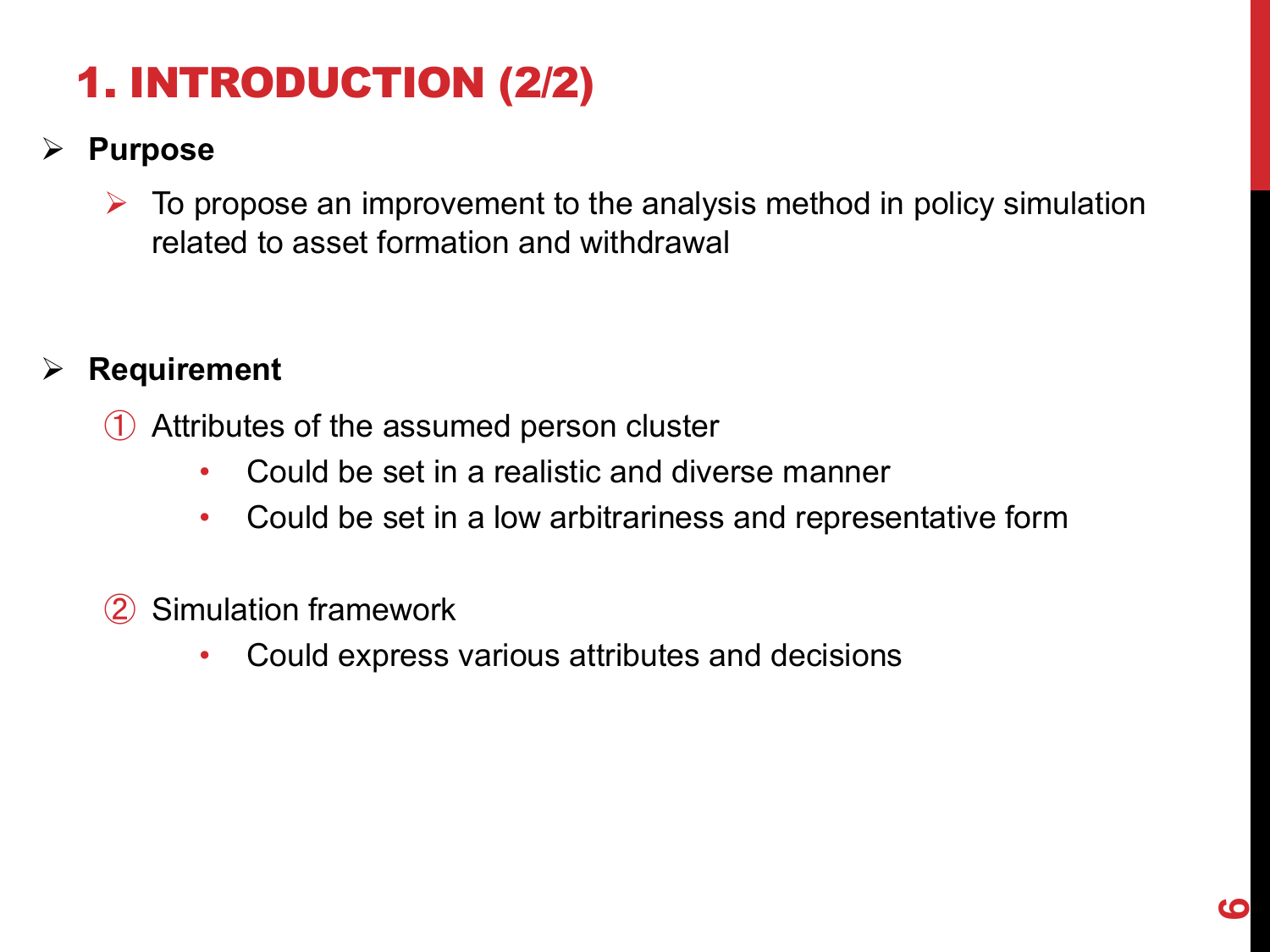### 2. DATASETS

#### ① **Asset Class and Cash-in, Cash-out**

- $\triangleright$  Income and expenditure of each individual asset class
- $\triangleright$  Data from the Ministry of Internal Affairs and Communications[2014]

| <b>Asset Class</b> | (1) Income | (2) Expenditure | (3) Net Cash Flow |
|--------------------|------------|-----------------|-------------------|
| $[m$ Yen]          | *          | *               | $((1)-(2))*12$    |
| Less than 150      | 18.2       | 18.6            | $-5.1$            |
| $150 - 300$        | 18.8       | 20.1            | $-15.9$           |
| $300 - 450$        | 19.8       | 21.3            | $-17.7$           |
| $450 - 600$        | 20.6       | 22.5            | $-22.9$           |
| $600 - 750$        | 21.5       | 23.1            | $-18.9$           |
| $750 - 900$        | 21.9       | 24.7            | $-33.8$           |
| $900 - 1.200$      | 22.0       | 24.8            | $-33.8$           |
| $1,200 - 1,500$    | 22.4       | 25.5            | $-37.4$           |
| $1,500 - 2,000$    | 22.6       | 27.7            | $-61.5$           |
| $2,000 - 3,000$    | 24.4       | 29.8            | $-64.9$           |
| $3,000 - 4,000$    | 25.7       | 31.4            | $-68.4$           |
| Over 4,000         | 28.6       | 36.1            | $-90.8$           |
|                    |            |                 |                   |

Table Income and Expenditure of Each Asset Class

(\*:10 thousand Yen/month)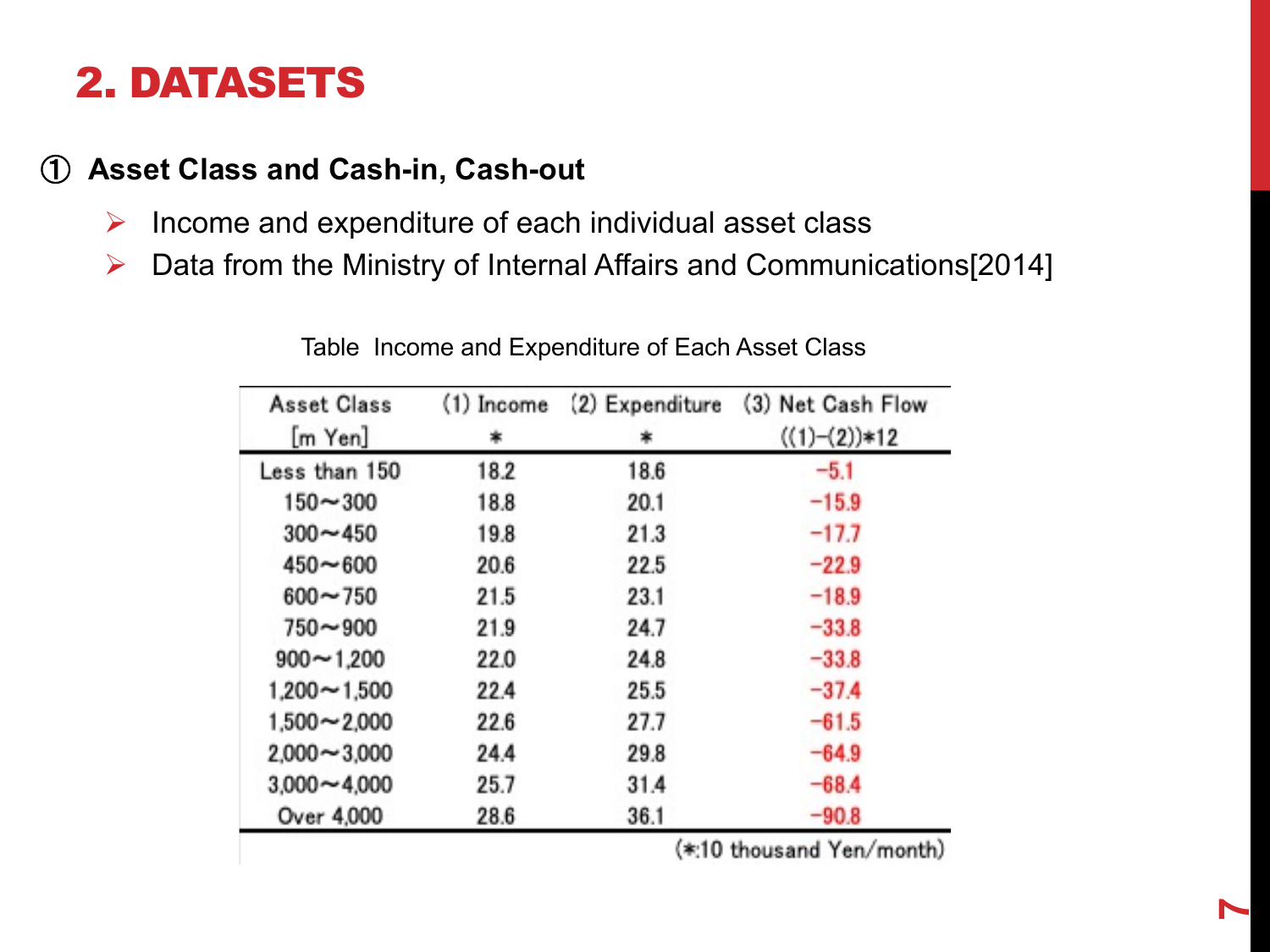### 2. DATASETS

#### ② **Various Attributes of Individuals**

- Ø Survey Name: "Awareness Survey on Life in Old Age for Before and After Retirement Generations" conducted by the MUFG Financial Education **Institute**
- $\triangleright$  Method: Online survey
- **► Period: Jan. 22<sup>th</sup>, 2019 ~ Jan. 25<sup>th</sup>, 2019**
- $\triangleright$  Target: Men and women over 50 years old in Japan
- $\triangleright$  Number of samples: 6,192

| Table Questionnaire Items (excerpt) |  |  |  |  |
|-------------------------------------|--|--|--|--|
|-------------------------------------|--|--|--|--|

| Item                    | <b>Question matters</b>                                                     |  |  |  |
|-------------------------|-----------------------------------------------------------------------------|--|--|--|
| Attributes              | Age, Sex, Household composition, etc.                                       |  |  |  |
| <b>Financial Statue</b> | Stock data: Asset Balance(Current), Asset Balance(to be<br>Inherited), etc. |  |  |  |
|                         | Flow data: Regular Cash In/Out Flow, etc.                                   |  |  |  |
| <b>Risk Preference</b>  | Investment Experience, Risk Asset Holding Ratio, etc.                       |  |  |  |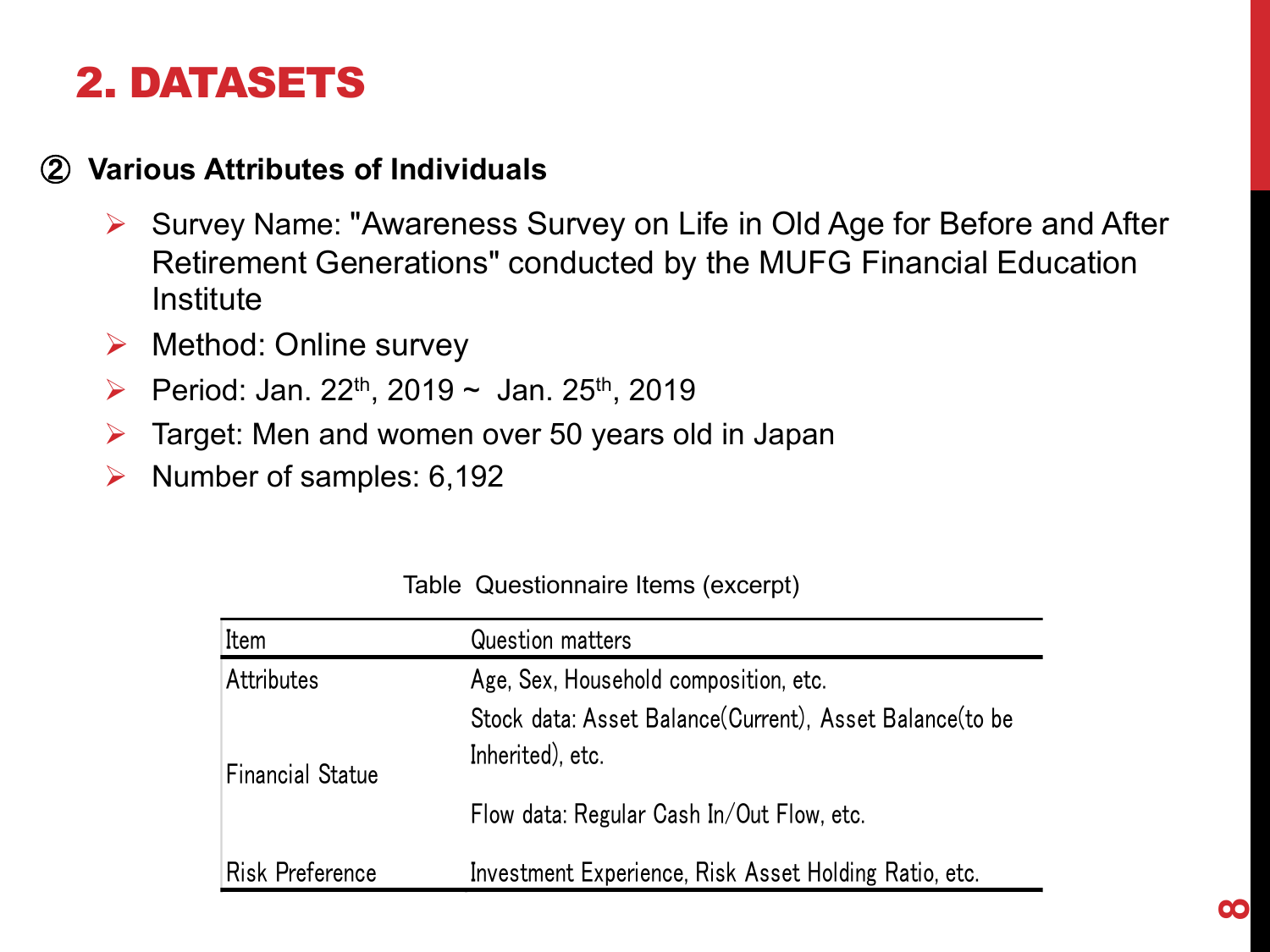

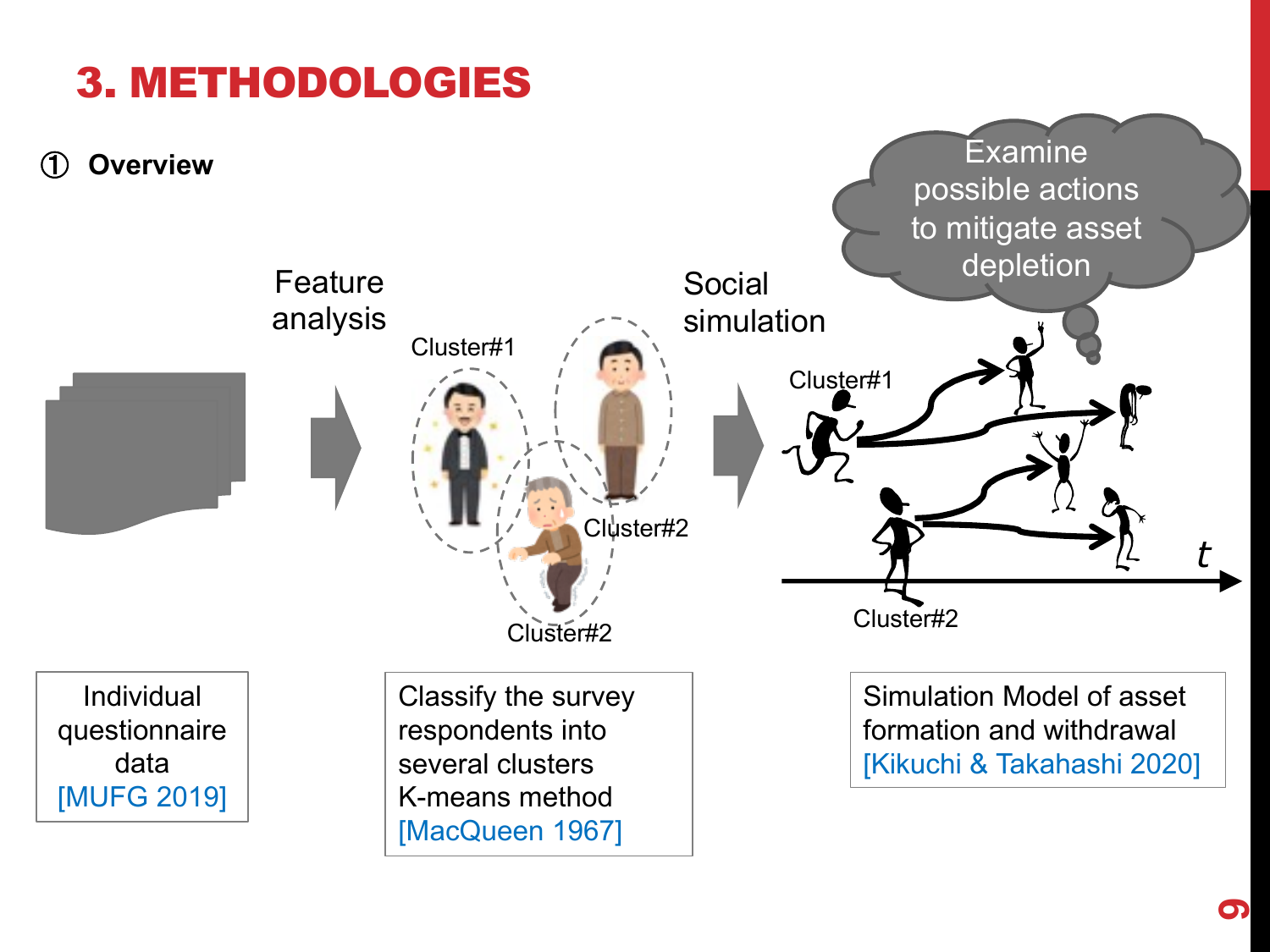## 3. METHODOLOGIES

② **Simulation Model of Asset Formation and Withdrawal**



**Fig. Conceptual Diagram of Simulation Model [Kikuchi & Takahashi 2020]**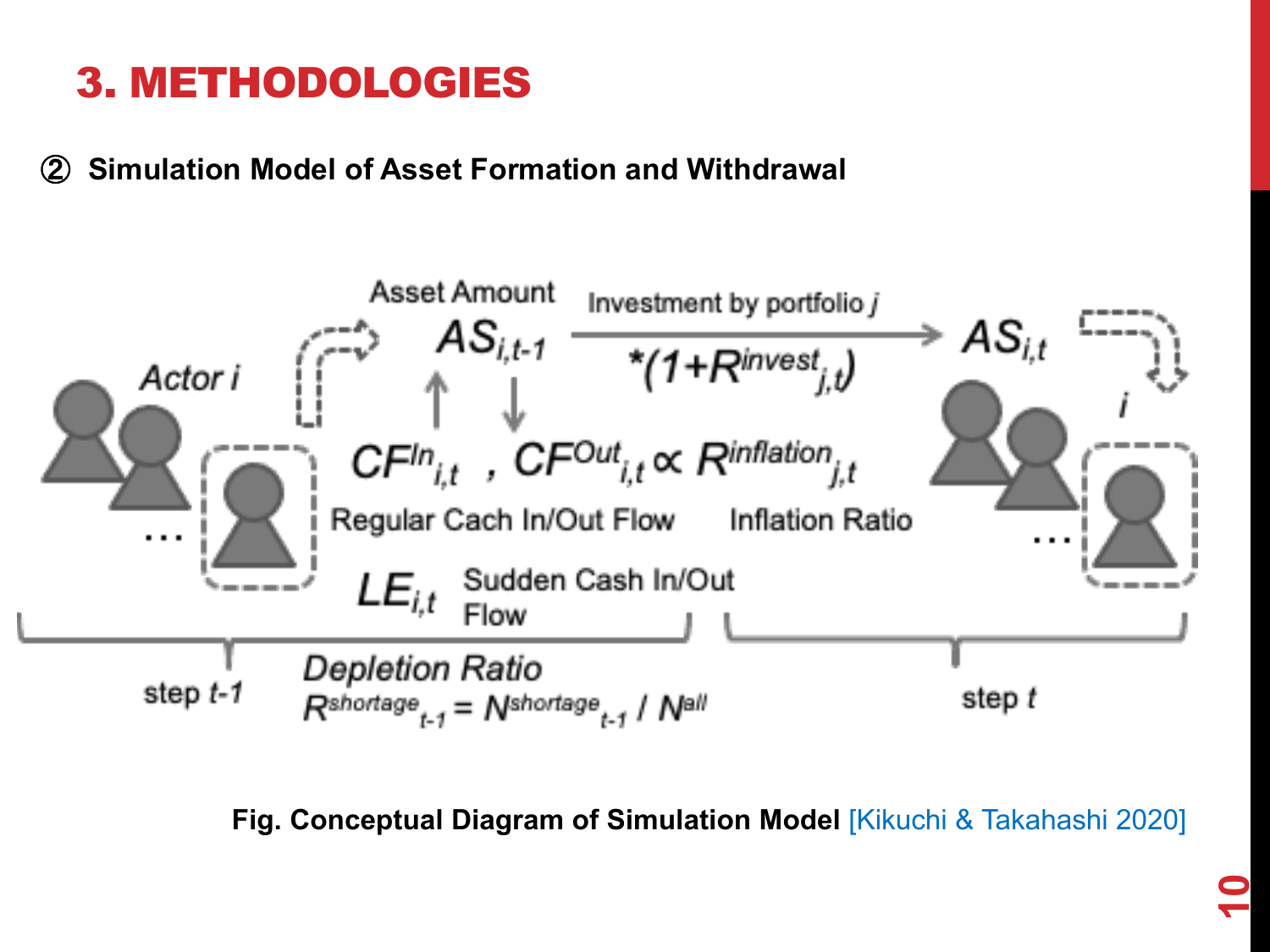#### ① **Feature Analysis of Individual Questionnaire Data**





**11**

**Fig. Distribution of each attribute for Each Cluster**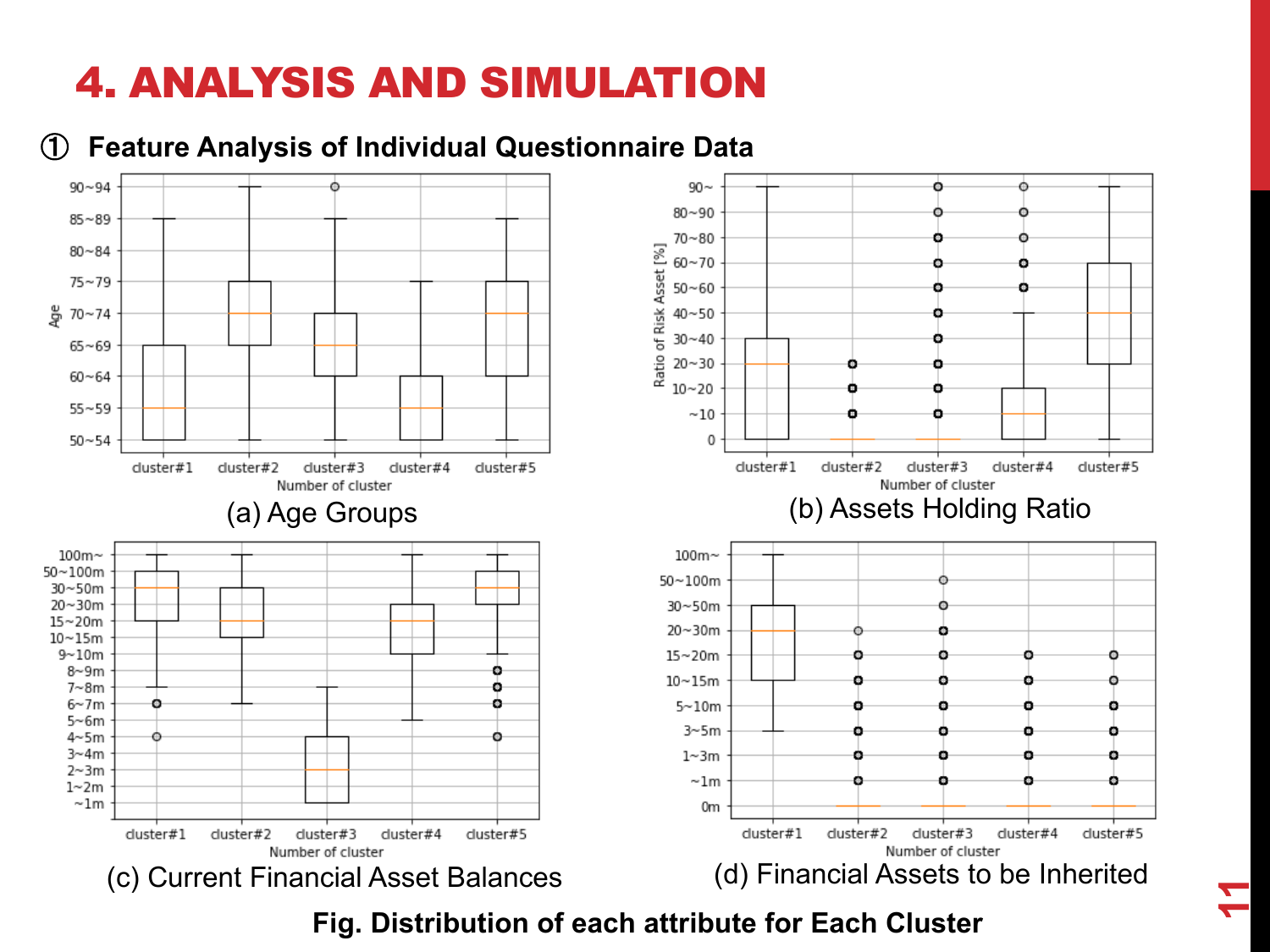① **Feature Analysis of Individual Questionnaire Data**

|                 |     |                     | <b>Attributes</b> |                          |
|-----------------|-----|---------------------|-------------------|--------------------------|
| # of<br>Cluster | age | $FA$ <sup>now</sup> | $FA$ future       | $R^{\prime\prime\prime}$ |
| #4              | 57  | $17.5$ m yen        | none              | 5%                       |
| #1              | 57  | $40.0$ m yen        | $25.0m$ yen       | 25%                      |
| #3              | 67  | $2.5$ m yen         | none              | $0\%$                    |
| #2              | 72  | $17.5$ m yen        | none              | $0\%$                    |
| #5              | 72  | 40.0 m yen          | none              | 45%                      |

#### **Table Summary of Clustering Results**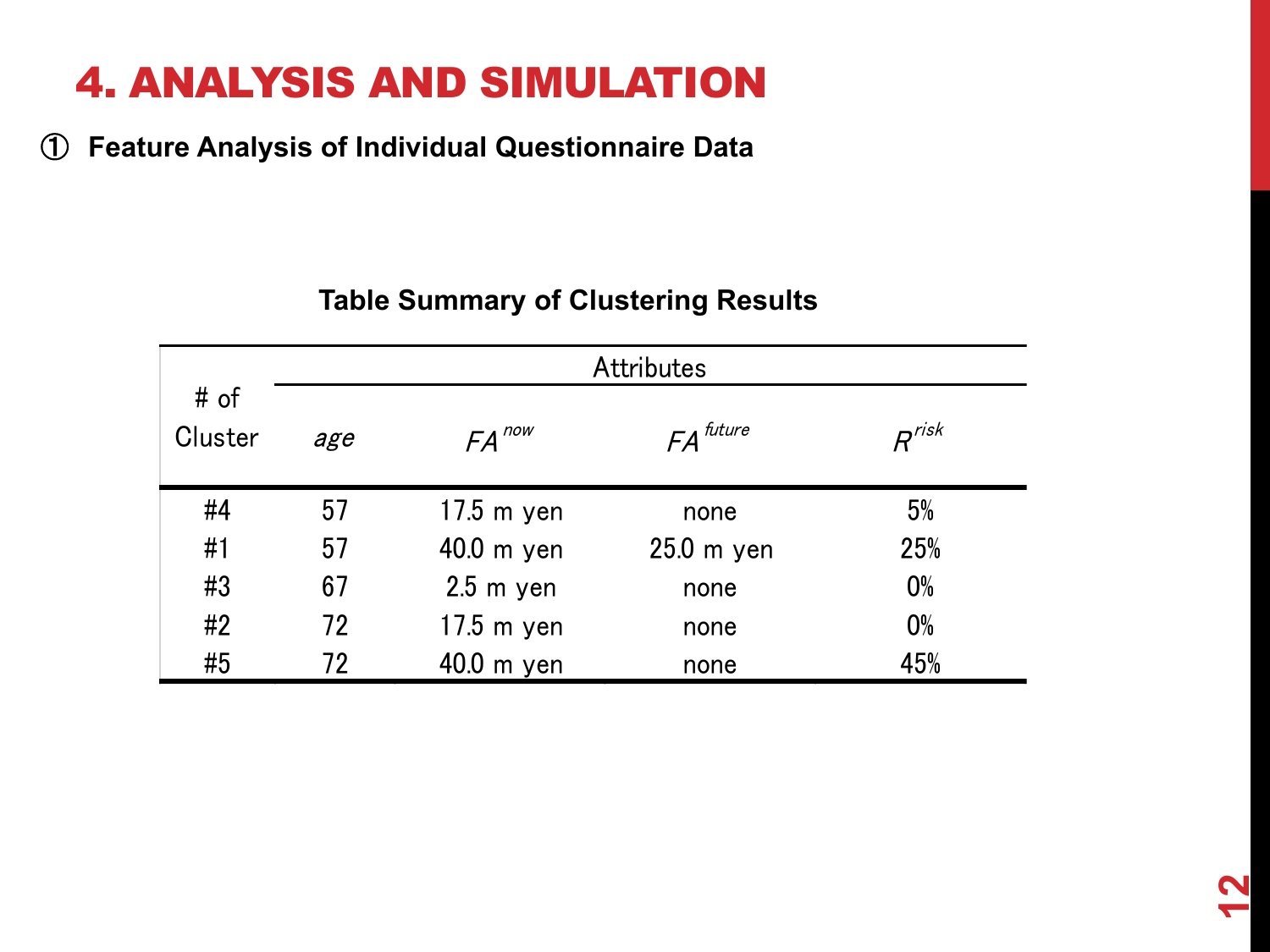② **Asset Formation and Withdrawal Simulation**

**(Case1) Depletion rate based on individual questionnaire data**

**Table Simulation Parameter Settings: Case of Making Basic Decisions**

| Item                                                                           | Value                       |  |
|--------------------------------------------------------------------------------|-----------------------------|--|
| Curbing of Expenditure                                                         | Without                     |  |
| age <sup>retired</sup><br>R <sup>future</sup>                                  | 60                          |  |
|                                                                                | 100%                        |  |
|                                                                                | $(6.37\%, 18.0\%)$          |  |
| $\begin{aligned} \mu_{j}, \ \sigma_{j} \ \mu_{\text{inflation}} \end{aligned}$ | $\{0.0\%, 0.53\%, 2.0\% \}$ |  |
| $\sigma$ inflation                                                             | 1.26%                       |  |
|                                                                                | 10,000                      |  |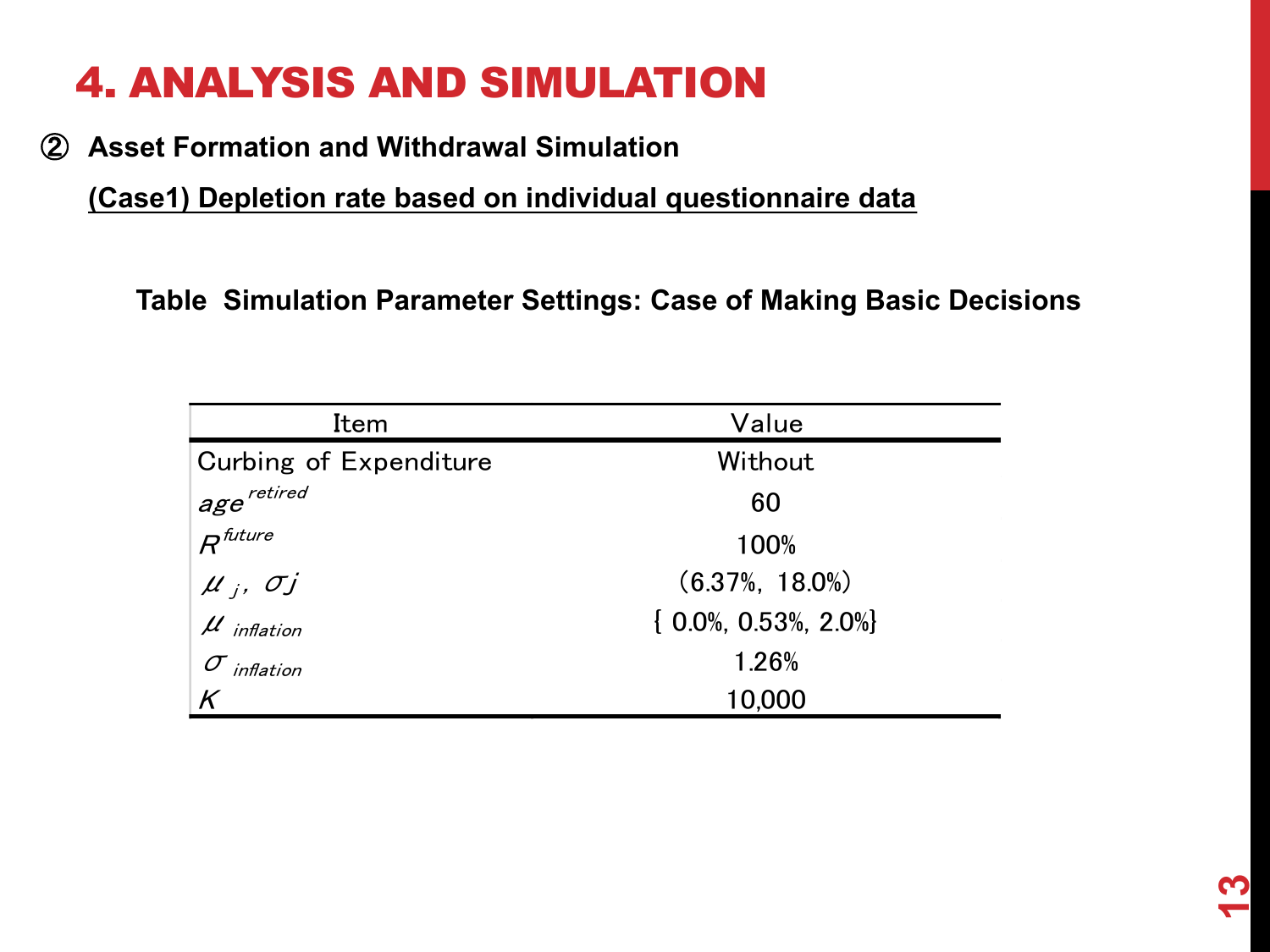#### ② **Asset Formation and Withdrawal Simulation**

**(Case1) Depletion rate based on individual questionnaire data**

#### **Table Depletion Rates by Cluster and Inflation Scenario**

| # of    | Depletion Rates by Inflation Scenario |                  |         |                        |         |                       |
|---------|---------------------------------------|------------------|---------|------------------------|---------|-----------------------|
|         |                                       | (1) No Inflation |         | (2) Modarate Inflation |         | $(3)$ $2\%$ Inflation |
| Cluster | age: 90                               | age: 100         | age: 90 | age: 100               | age: 90 | age: 100              |
| #4      | 34%                                   | 75%              | 60%     | 86%                    | 93%     | 98%                   |
| #1      | $0\%$                                 | $0\%$            | $0\%$   | $0\%$                  | $0\%$   | $0\%$                 |
| #3      | 100%                                  | 100%             | 100%    | 100%                   | 100%    | 100%                  |
| #2      | $0\%$                                 | 34%              | $0\%$   | 94%                    | $0\%$   | 100%                  |
| #5      | 0%                                    | $0\%$            | 0%      | $1\%$                  | $0\%$   | 5%                    |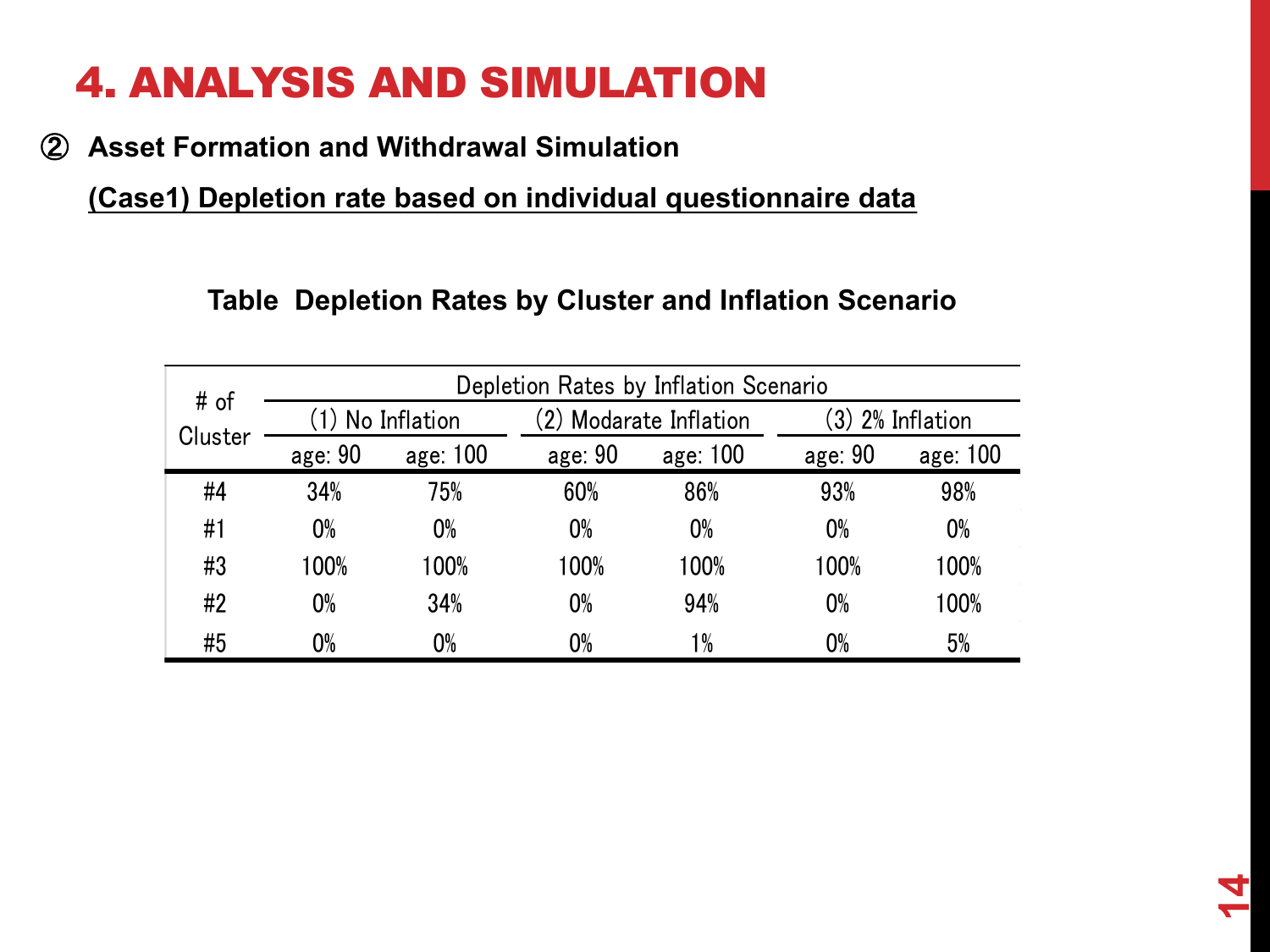#### ② **Asset Formation and Withdrawal Simulation**

**(Case2) Analysis of Impact of Various Decisions on Depletion Rates**

**Table Simulation Parameter Settings: Case of Making Various Decisions**

| Item                           | Value                                   |
|--------------------------------|-----------------------------------------|
| Curbing of Expenditure         | [Without, With]                         |
| $^{\shortmid}$ age $^{\prime}$ | ${60, 65, 70}$                          |
| $R$ <sup>future</sup>          | $\{100\%, 50\%, 0\% \}$                 |
| $\mu_i$ , $\sigma_j$           | $(6.37\%, 18.0\%)$ , $(4.68\%, 12.0\%)$ |
|                                | $(2.87\%$ , 6.0%), $(0.01\%$ , 0.0%)    |
| $\mu$ inflation                | $\{0.0\%$ , 0.53%, 2.0%}                |
| $\sigma$ inflation             | 1.26%                                   |
|                                | 10,000                                  |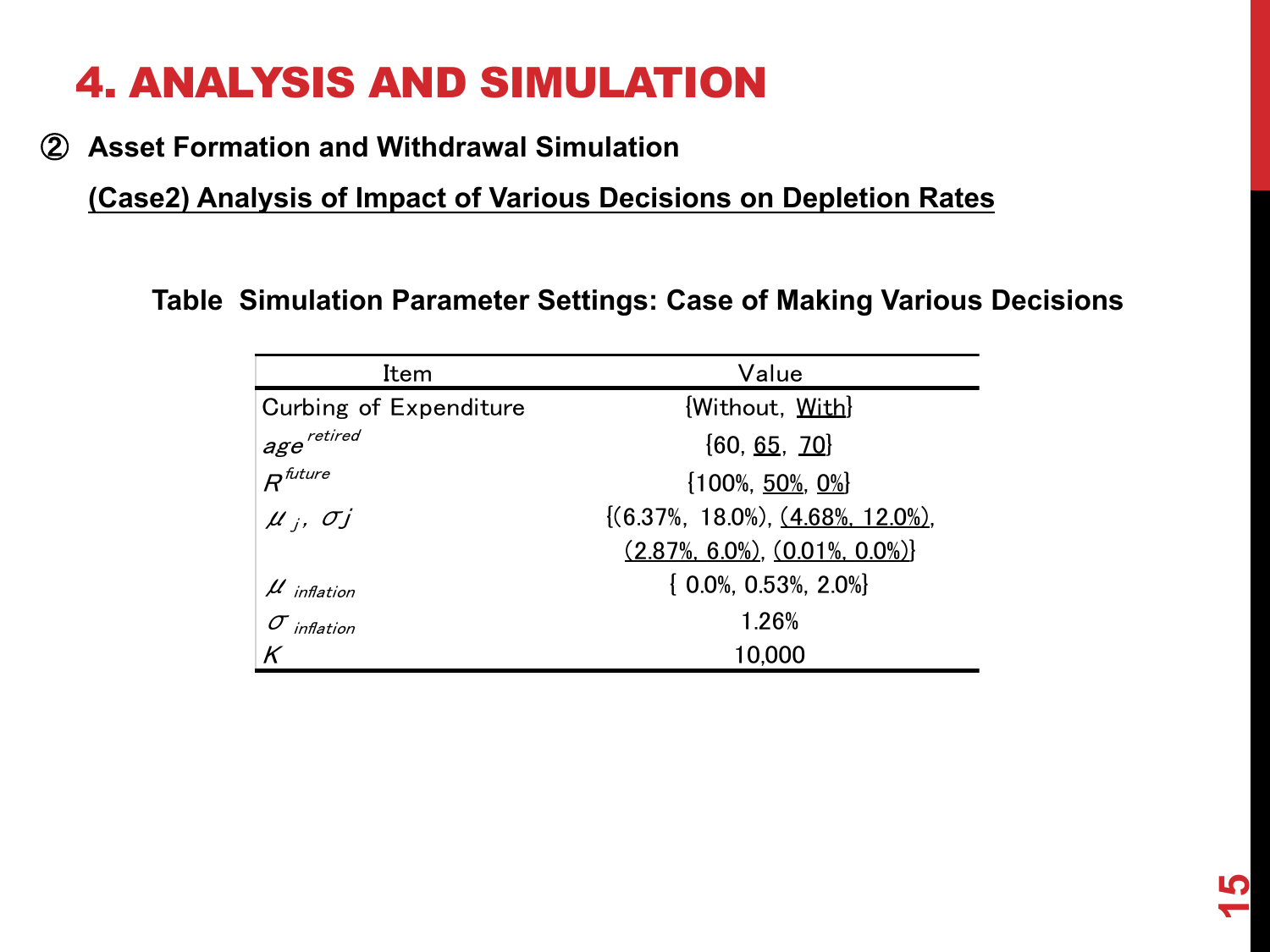#### ② **Asset Formation and Withdrawal Simulation**

#### **(Case2) Analysis of Impact of Various Decisions on Depletion Rates**



#### **Fig. Variable Importance for Each Cluster**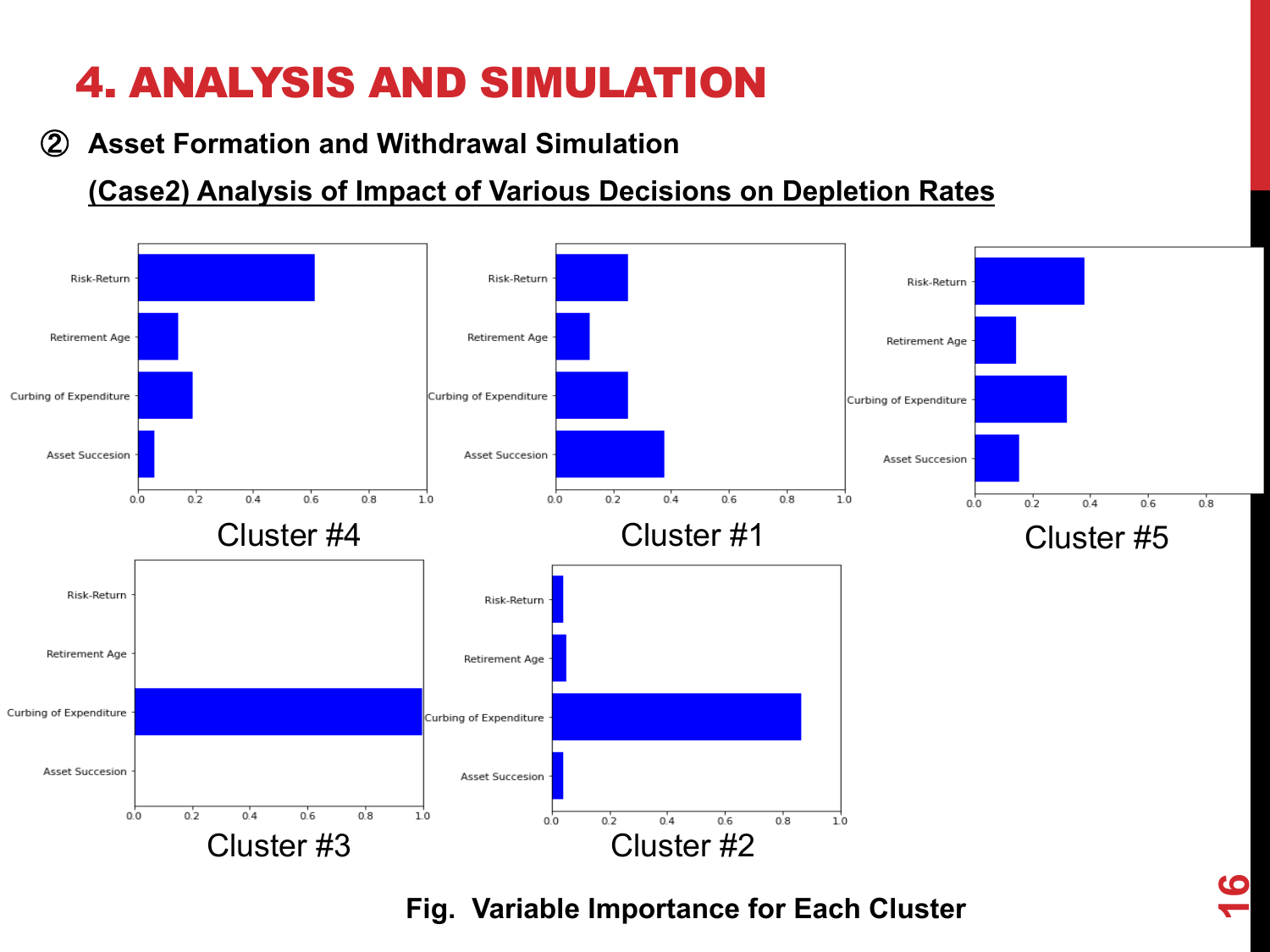#### ② **Possible Actions for Each Cluster**

#### **Table Assumed Countermeasures for Each Cluster**

| # of<br>Cluster | Countermeasures (Example)                                                   |
|-----------------|-----------------------------------------------------------------------------|
| #4              | Appropriate risk taking for inflation hedging,<br>Increasing retirement age |
| #1              | Appropriate and steady asset succession                                     |
| #3              | Curbing expenditure, Expanding social security                              |
| #2              | Curbing expenditure                                                         |
| #5              | Avoid excessive risk to prevent price fluctuations                          |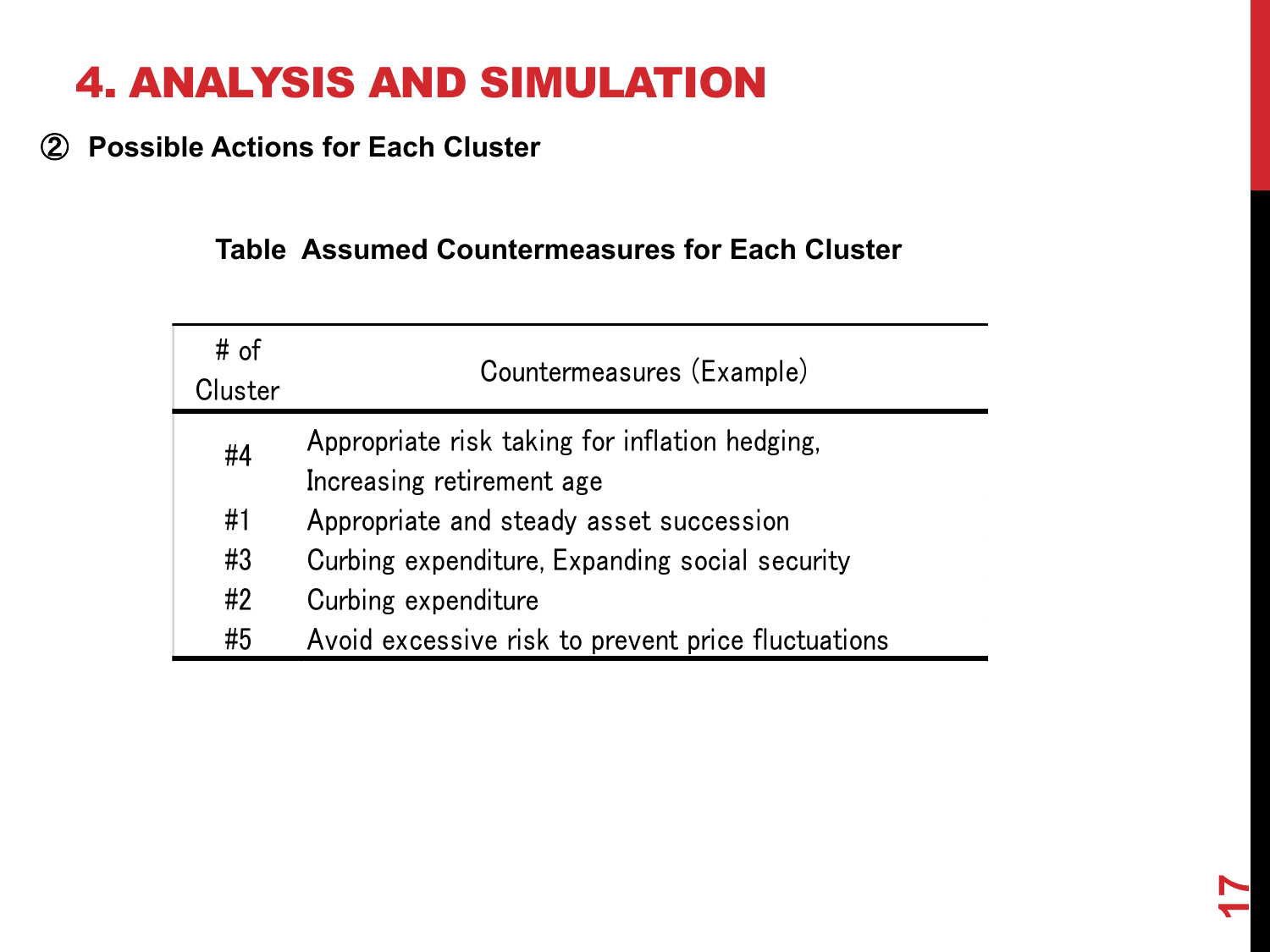# 5. CONCLUDING REMARK

- Ø **Propose an improvement to the analysis method in policy simulation of asset formation and withdrawal**
- Ø **Our method consists of …** 
	- $\triangleright$  Feature analysis of individual questionnaire data
		- Focusing on the diversity and representativeness of the individual attributes
		- Consider more diverse attributes, e.g., financial assets to be inherited and investment preferences
	- $\triangleright$  Simulation on the feature analysis
		- $\triangleright$  Considering asset succession and the price fluctuations of risk assets
		- $\triangleright$  Examine actions that could be taken to avoid asset depletion for each cluster

### Ø **Future Work**

- ① Survey of other attributes that affect asset depletion by questionnaire analysis
- To diversify the decision making of actors in simulation